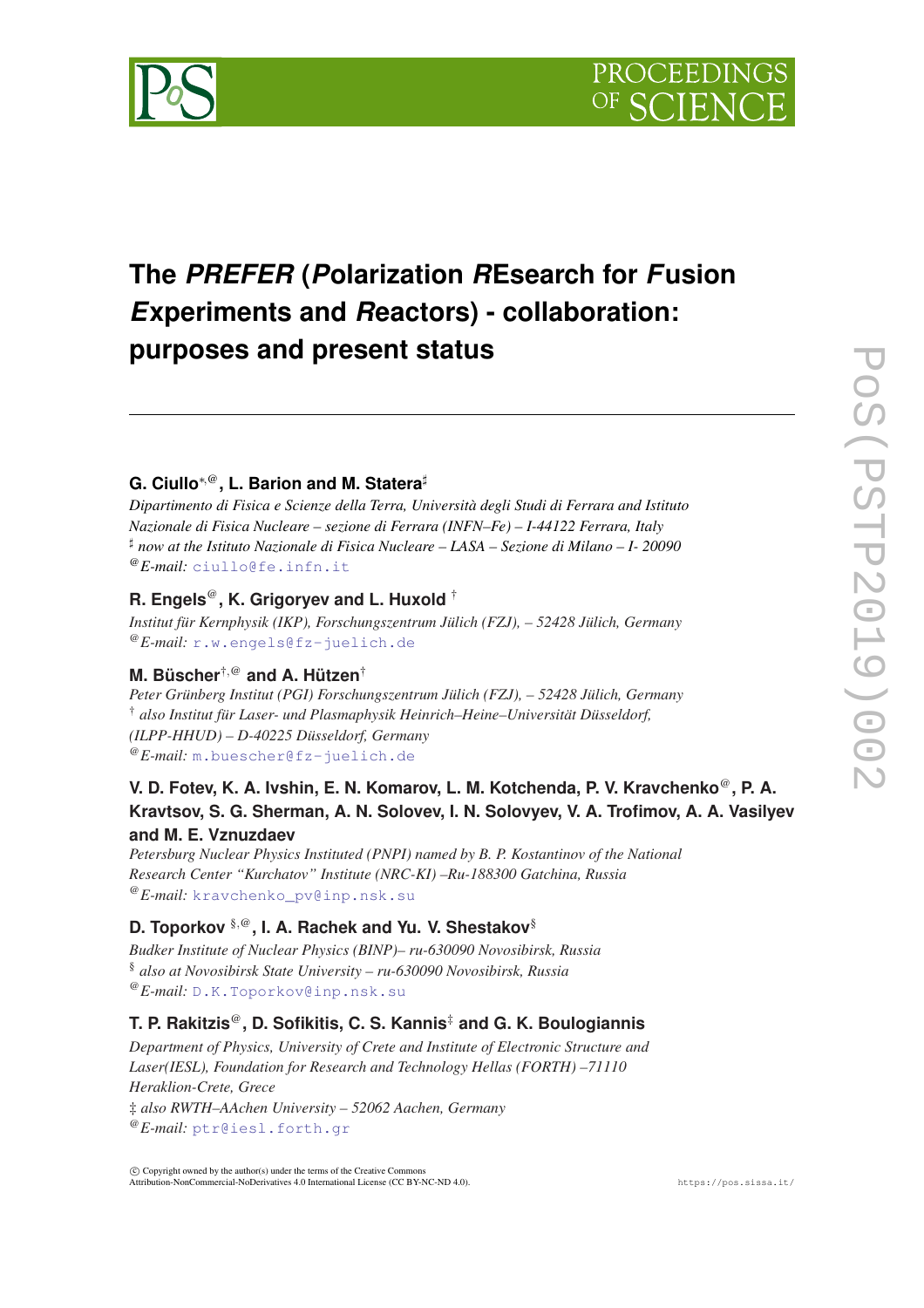The possibility to exploit spin physics in fusion science opens new impressive panorama and challenging fields to be explored. In addition to the fundamental interesting topics the PREFER collaboration is trying with synergistic efforts to make the well known behavior of spin–dependent nuclear reactions available for feasibility studies and experimental tests for fusion programs. In this contribution the main challenges of the different collaborating groups will be put in evidence, and recent developments with the respective references will be provided.

*The 18th International Workshop on Polarized Sources, Targets, and Polarimetry, PSTP2019 23-27 September, 2019 Knoxville, Tennessee*

⇤Speaker.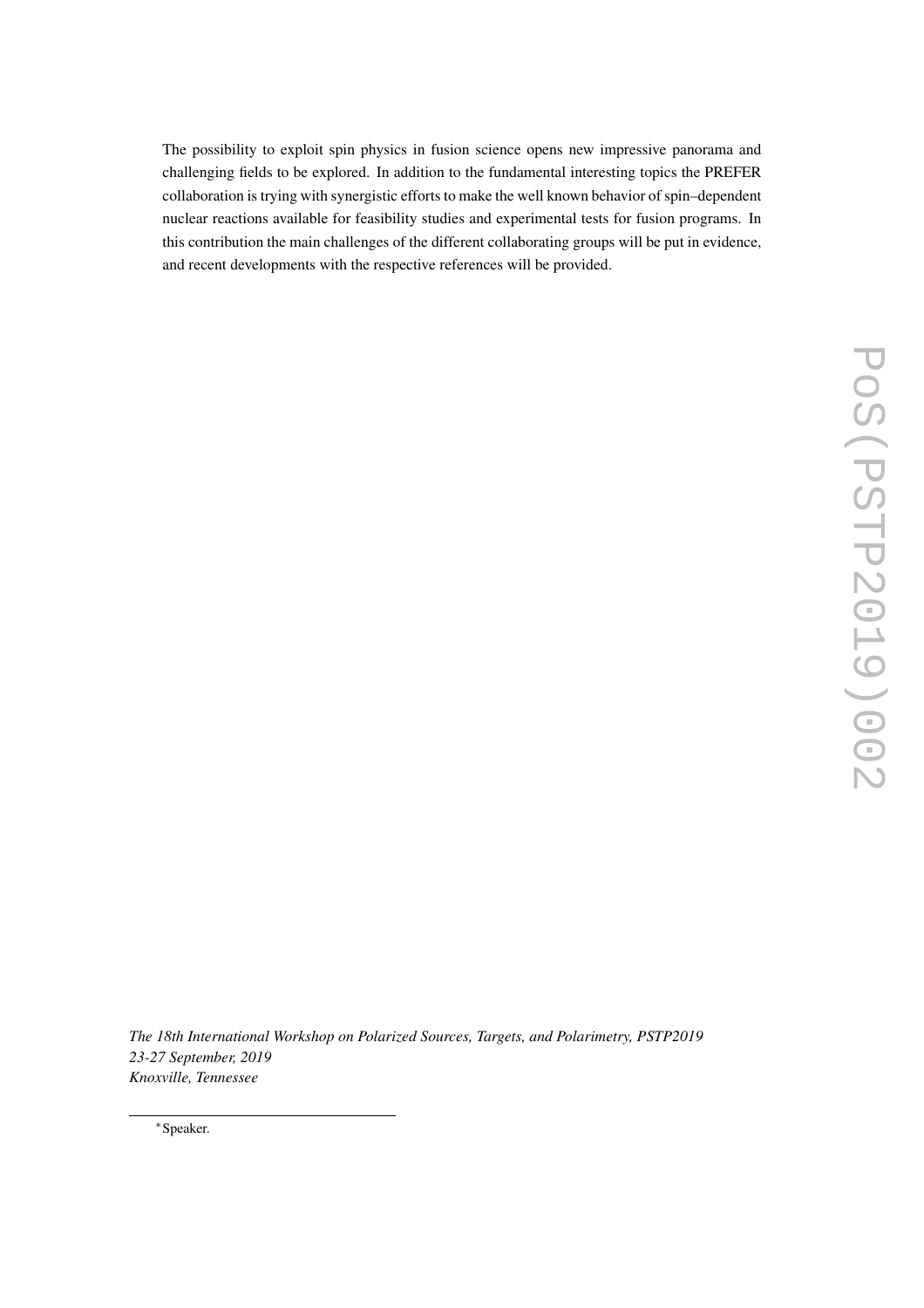### 1. Introduction

The recent climate and planetary scenario is pushing, at present, the fusion programs and diffusing worldwide the consciousness that the alternative energy resources, moderating the  $CO<sub>2</sub>$ concentration in the atmosphere and in ocean, are proved to be not enough for the present human population, which has still a growing trend, and an increasing request at least of primary energies.

The impelling demand of energy under environmental and safety concerns is leading to increased emphasis on renewable energy sources, which need the support in the future of nuclear fusion energy production. The fusion program is in the plan, but still not at the proper phase for energy production, and still with very high efforts and costs.

The idea of using spin–polarized fuel for fusion was proposed long ago [1]. The promising advantages, which relax the engineering constrains and therefore the costs of fusion reactors and facilities, were discussed, but some disadvantages have overshadowed the path of the researches.

Exploring the possibilities of fusion with nuclear polarized fuel involves various fields of investigations, technologies, researches and developments. The improvements during the last fifty years on the manipulation and the operation of polarized nuclear targets, recover the hope of pursuing the challenging task of its use for the social, climate and peaceful project of energy production from nuclear fusion: deuterium, which is the main element for the most accessible fusion reactions, can be extracted from water which is worldwide available.

The PREFER collaboration is born for common interests and deals in these challenging topics. In the following we will report on the status of these efforts, emphasizing in bold the **main** groups, or where the research is performed, and in brackets the orbiting groups, which directly

collaborate on the topics. The groups will be indicated by using the acronyms of the affiliations of the author list. The challenges undertaken by each group can be summarized as follows:

PNPI (IKP–FZJ/INFN–Fe): D–D spin dependent cross section studies and measurements.

- IKP–FZJ (PNPI/INFN–Fe): Production of polarized fuel from the recombination of polarized deuterium atoms from an atomic beam source (pABS) and its handling.
- BINP (HHUD–ILPP/IKP–FZJ): Hyper–polarized molecules from a polarized Molecular Beam Source (pMBS).
- IESL–FORTH (PGI–FZJ/HHUD-ILPP): Production of polarized beams from laser quantum beat excitation and post UV photo–fragmentation.
- PGI–FZJ (ILPP–HHUD): Laser–induced plasmas: production of polarized ion beams, acceleration and fusion tests.

Before presenting the details of the different fields under investigation, we would like to remind the state–of–the–art of nuclear fusion with polarized fuel, and the open questions, which stimulate the aforementioned challenges.

#### 2. Nuclear fusion with polarized fuel

The exploitation of polarized fuel for nuclear fusion *a priori* can provide very interesting advantages, but there are also still open questions.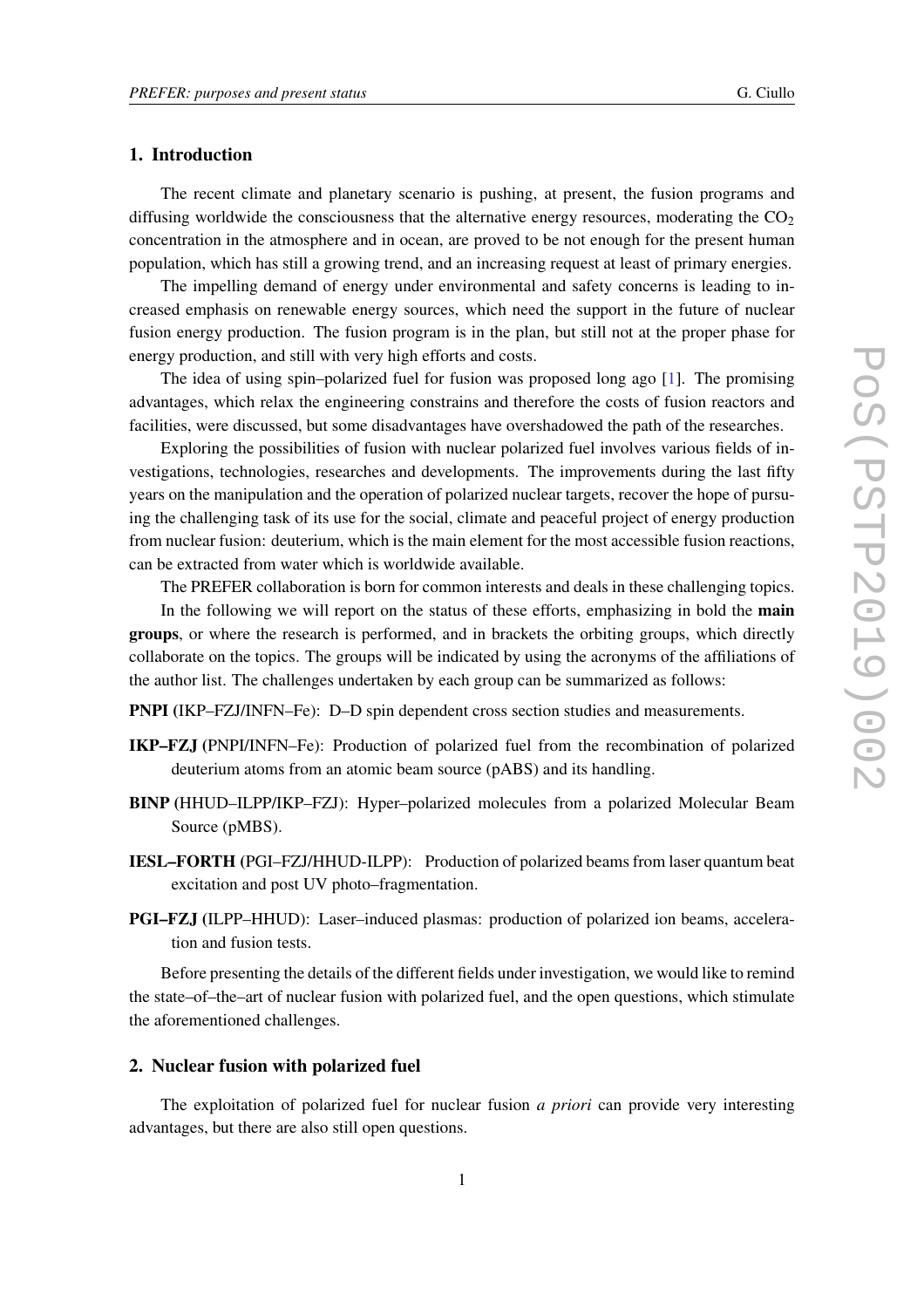It is useful to summarize the *advantages* as follows:

Enhancement of fusion cross–section. The enhancement of fusion cross–sections is theoretically well understood for spin 1–spin 1/2 interacting particles, *e. g.* for the deuterium (D)–tritium (T), or  $D^{-3}$ He, fusion reactions. However the fusion cross–section for spin 1–spin 1 interacting particles (D–D) it is still not fully understood.

Control of angular distributions of the reaction products. Well known neutron angular distributions allow to concentrate the problem of neutron wall bombardments, radioactivity activation, and degradation of materials and components, in a limited space of the surrounding of the fusion volume. And concentration of the neutrons can help for further fuel breading via the n+ ${}^{6}Li \rightarrow {}^{4}He+t$ reaction. In addition a better confinement of charged particles in the plasma will heat it more and more, then requiring less energy from outside to maintain the fusion reactions.

Possible neutron lean reactors. Dealing with the neutron production from the D–D fusion reaction, in case of aligned spins this reaction would be prohibited in the pure S-wave approximation, but unfortunately the reaction experiences S–, P–, and D– partial wave scattering and their interference. There is no data available for the constrains of theoretical models for the spin–dependent cross–sections. These should be obtained from controlled interactions in beam–target fusion experiments.

Anyhow the practical use, also for the well known case of spin 1– spin 1/2 interacting particles, which is the most accessible reaction for fusion, is still far away mainly due to still open questions and requirements, which we summarize here as *disadvantages* in the following:

Intensity (or density), purity and high polarization. The achievable intensities of polarized fuel, following the technologies implemented for polarized gas targets in nuclear physics in order of  $10^{17}$  atoms s<sup>-1</sup>, are still not in the range of the fusion requirements,  $10^{22}$  atoms s<sup>-1</sup>, though the purity and polarization can reach very high values.

At the contrary, for solid polarized nuclear targets purity and polarization are much lower than what is required for fusion, but the density in this case is not a problem.

But not only the production is a problem. The manipulation of the polarized fuel for its use in the fusion environment will require new technological approaches. Considering the improvements in the recent decades on the technology developed for polarized nuclear target, the engagement on this challenge could be very fruitful.

Preparation, Manipulation and Transportation. More problems have to be faced for the use of polarized fuel, its preparation, the transportation, and the proper manipulation for fusion facilities, or fusion tests.

Survival of the polarization in plasma. Once, the preparation, transportation and manipulation of polarized fuel is understood, there are still open questions on the survival of the polarization in the fusion environments.

The framework of the purposes of this researches can be organized according to the reaction generations with respect to the colliding particle energy, or the temperature of the plasma.

H. Paetz gen. Schieck summarized in various contribution the state–of–the–art of nuclear fusion with polarized fuel (often called also "Polarized Fusion" in a compact way) and in recent reviews [2, 3] the advantages and the disadvantages are discussed with suggestions and mandatory requirements.

The first generation fusion reaction/reactor involves D and T, as the fuel for D + T  $\rightarrow$  <sup>4</sup>He +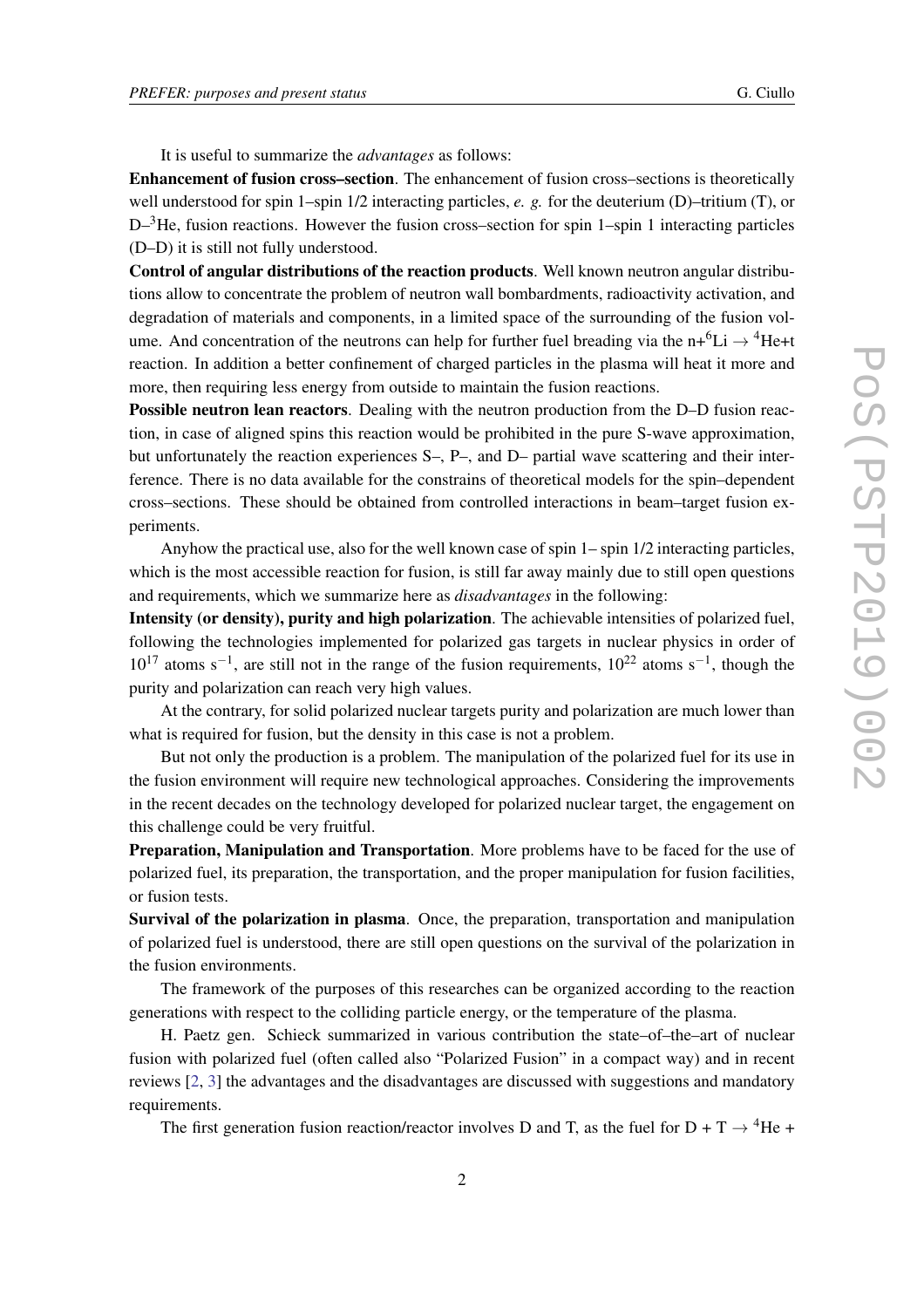n reaction. From the point of view of spin it means interacting particles with spin 1 and spin 1/2 respectively. The spin–dependent behavior of the reaction was experimentally proved in 1971 [4], and the theoretical comprehension of spin–dependent reactions was already in very good shape as documented in a review in 1972 [5]. If the interacting particles have the vector spins oriented in the same direction, the cross–section will be enhanced by a factor 1.5. A nice pictorial view of the other spin configurations and the respective angular distributions of the reaction products is presented in Ref. [6]. In the case of the D–T, reaction which proceeds via a strong S-wave scattering [3], the cross–section is strictly given by spin and momentum.

The second generation reaction involve deuterium and there are two possible branches,  $D + D \rightarrow$ T + p and D + D  $\rightarrow$  <sup>3</sup>He + n. Deuterium is mainly the fuel for research facilities, which are equipped for proper diagnostics and monitoring of the reactions.

In the case of the pure D–D reaction the description of the mechanism is very complicated, S–, P– and D–wave scattering and the respective interference have to be considered, which do not allow a clear prediction on spin–dependent cross–sections in a simple picture. There are various theoretical models strongly constrained by data, which are not available in a sufficient way, or it is better to say are totally absent, to address the proper model for spin–dependent nuclear reactions.

The D–D reaction is also present, to a small amount, in the D–T first generation reactors. Therefore the comprehension of its spin dependence should contribute more to the fusion program and the design of reactors.

The third generation reaction,  $D + {}^{3}He \rightarrow {}^{4}He + p$ , from the point of view of spin–dependent cross–section, is equivalent to D–T. In fact, the experimental proof of the theoretical model was performed exactly on this reaction [4].

The realization of a "neutron lean" reactor requires the understanding of the D–D spin–dependent cross–section. If both interacting particles are aligned parallel to the magnetic field, the reaction, in the S-wave approximation, is prohibited. The neutron production is suppressed in a third generation reactor.

This problem, known as Quintet Suppression Factor (QSF), the ratio between the cross–section of vector aligned deuterium interacting particles and the unpolarized cross–section, is a mandatory measurement, which involves a few–body nuclear reaction also of interest for astrophysics. There are models which instead predict an enhancement of the reaction by a factor of up to 2.5, and models which estimate this ratio close to zero, confirming the QSF [7]. The understanding of the D–D spin–dependent reaction is the basis for the future exploitation of the polarized fuel for fusion, but on itself it will provide deep insight in still open questions for nuclear reactions, few– body systems and astrophysical questions [3].

There is one more argument which complicates the panorama on fusion prevision, which is the electron screening at the low energy of fusion reaction. The electron screening is also contributing to the enhancement of cross–sections in the energy range of fusion, which then, summed to the spin–dependent enhancement of the cross–section, could play a dominant role for the chance to use nuclear fusion for energy production, not only reducing the power required for ignition and maintenance of the fusion processes, but also, as a consequence, reducing the costs of the design and the operation of the fusion reactors and facilities.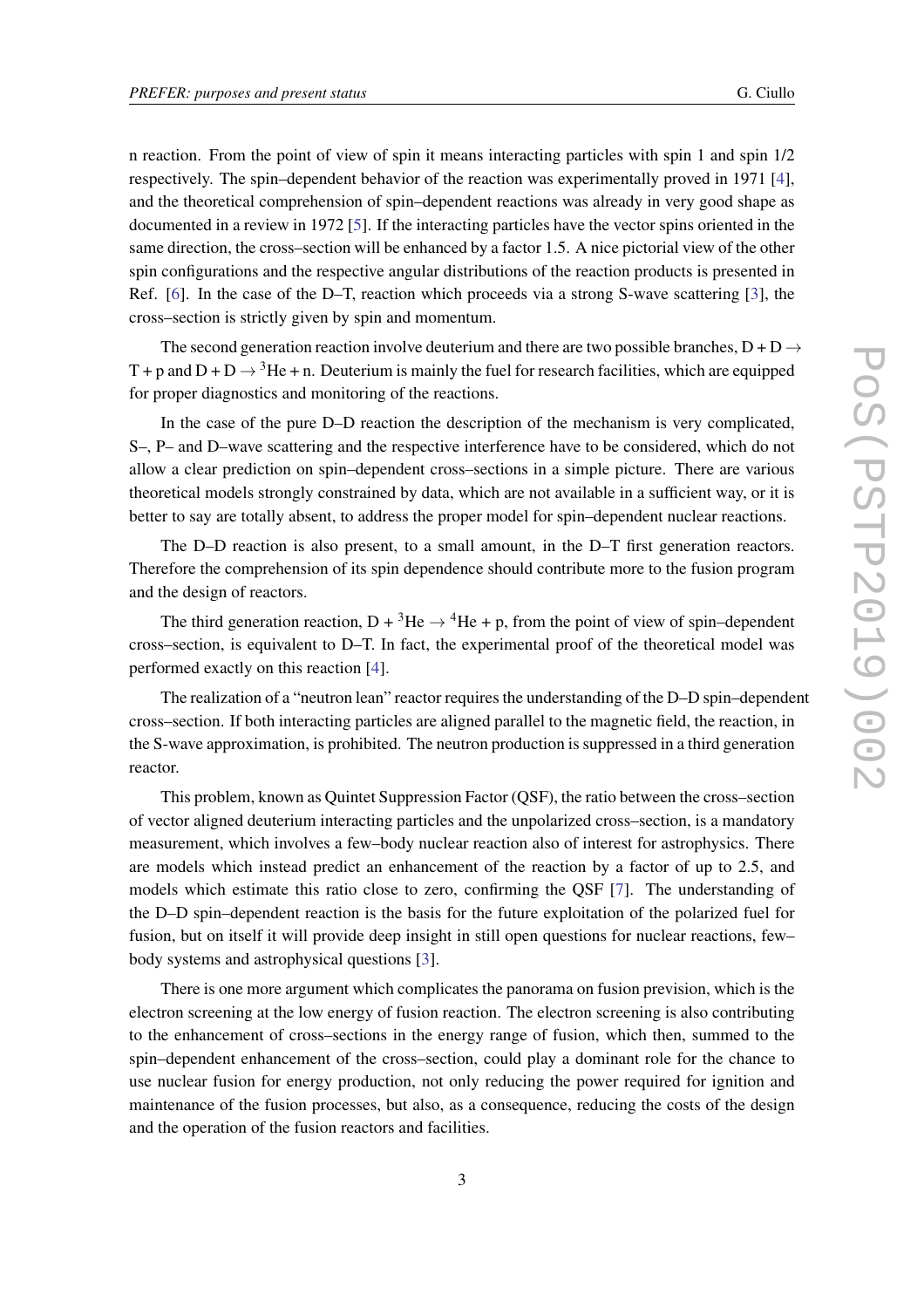#### 3. The PREFER challenging objectives: study, production and test of polarized fuel

The impelling questions on deuterium and its presence in the first three generations of fusion reactions, make it the most interesting objective of the following studies and researches:

- *•* The studies and investigations on spin–dependent cross–sections.
- The production of polarized deuterium fuel for feasibility studies and tests of nuclear fusion.
- *•* Manipulation and transportation of the fuel for dedicate studies in proper facilities with *ad hoc* diagnostics, in order to test the polarization survival in fusion environments.

In the following the research fields, under the investigation of the collaboration, will be presented giving evidence in bold of the leading group, and in brackets the directly collaborating groups.

#### The D-D spin dependent cross–section studies at PNPI (IKP–FZJ, INFN-Fe).

For the case of D–D spin dependent cross–sections there are still missing data. The first proposal of studying the double polarized cross–section on D–D reactions dates back to 1969 [8]. In that time due to the so small cross–sections and the low intensity of atomic beams, in the order of  $10^{11}$  atoms  $s^{-1}$ , there were no sensible evidence on the high number of spin correlation coefficients involved in order to tune properly the theoretical model with required experimental parameters. Nowaday polarized atomic beams can reach the intensity of  $10^{17}$  atoms s<sup>-1</sup>, good control on the spin orientation of the nucleus, and to get high polarization values is possible.

At the PNPI, Gatchina – Russia, an experiment [7] is being commissioned, for double spin polarized D–D cross–section studies.

The experiment will use a crossed beam scheme, where  $1.3 \times 10^{14}$  deuterons s<sup>-1</sup> are produced by a polarized ion source with polarization values about  $P<sub>z</sub> = \pm 0.8$ . A polarized deuterium beam of 4 10<sup>16</sup> atoms s<sup>-1</sup> with polarization values above  $P_z = \pm 0.8$  will collide with the ions orthogonally. The estimated time for collecting sufficient statistics for the opening question of the Quintet Suppression Factor amounts to roughly three weeks.

The experiment will operate at a luminosity, that was never in hand in experiments on colliding polarized atomic beams. It allows one to measure the reaction product at any combination of spin orientation of the projectile and the target.

The ion beam energy can be set in the range of  $10 - 100$  keV, covering interesting range both for fusion and for investigation of the electron screening effects at low energy. The measurement of the angular distributions of the reaction products is fully covered by a  $4\pi$ –solid angle detector around the D–D interaction volume with a typical angular resolution of 10–15 degrees.

The detector was made as a cubic structure with the inner surface covered with 576 Hamamatsu S3590 silicon PIN diodes (51 % coverage of the solid angle). A partial number of PIN diodes were installed and the measurements of the reaction products were performed using a solid deuterium target [7].

A Lamb–shift polarimeter is installed and under commissioning for the monitoring of the polarization of both the polarized ion beam, and the polarized atomic beam [9].

#### Production of polarized fuel from the pABS at IKP–FZJ (PNPI, INFN-Fe)

One method to produce polarized fuel for the PREFER collaboration is thought the recombination of polarized atoms, produced by a polarized Atomic Beam Source (pABS), in order to obtain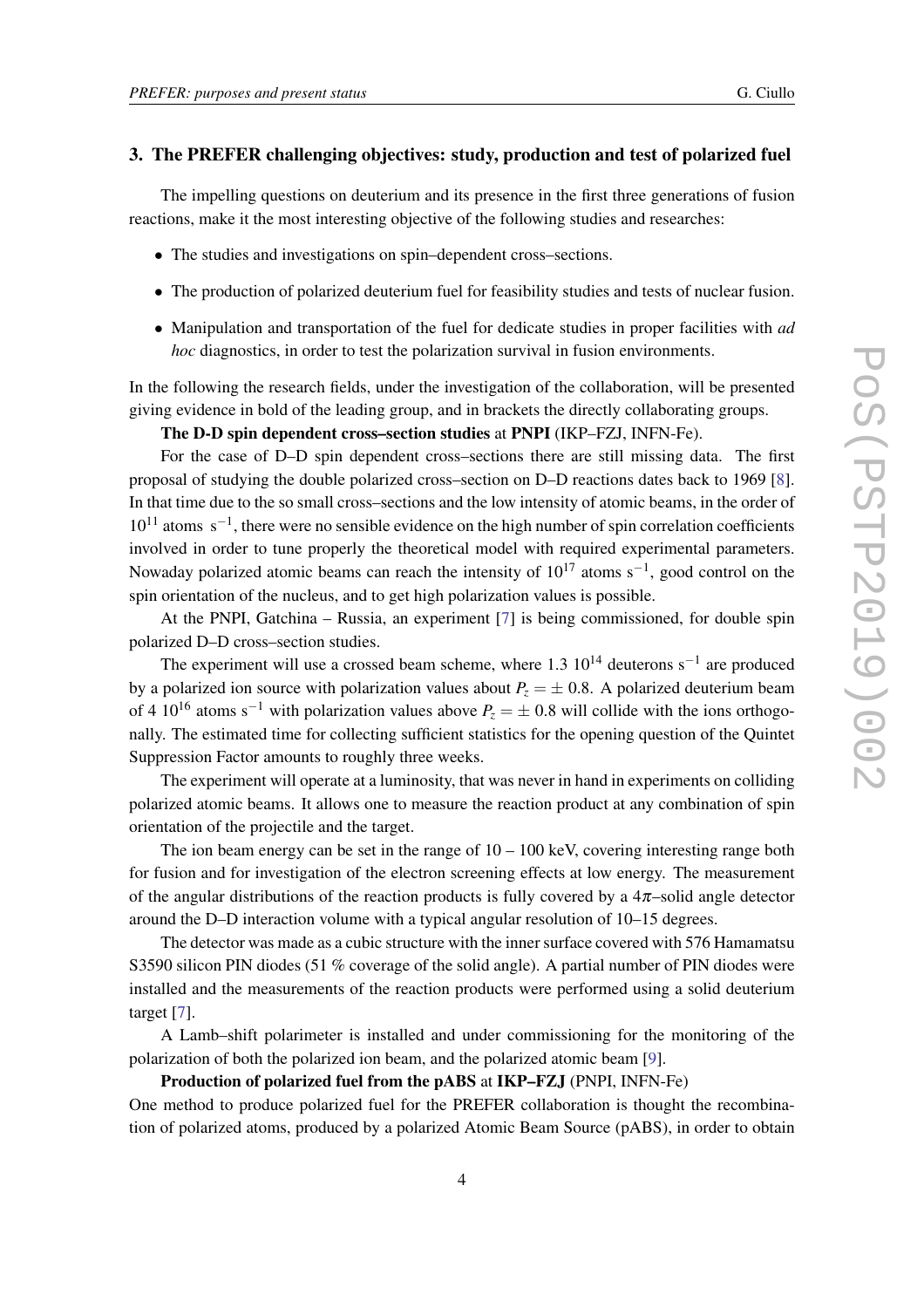molecules which maintain the nuclear spin orientation (hyper–polarized molecules). Afterwards, the polarized  $D_2$  or HD molecules can be frozen on a cold surface to collect and store enough fuel for further fusion tests. The experience gained with polarized atomic beam sources for the production of polarized nuclear targets and their diagnostics in previous experiments like HER-MES@DESY [10], and recent ones like ANKE@COSY [11], or PAX@COSY [12], will be exploited.

What was a systematic uncertainty in the atomic polarization of gaseous polarized nuclear targets, the remaining polarization of the recombined molecules in the target, come out to be a resource for fusion programs. Atomic hydrogen, or deuterium, are strongly reactive and it is not possible to bottle them, or freeze them, on a surface. The idea is to recombine the polarized atoms in molecules, but in a well defined nuclear spin orientation and "keep" them for the use in fusion studies. The purpose requires a deep investigation on atom–surface interactions, which allow a complete recombination of the injected atomic beam, and a full preservation of the nuclear polarization within the molecules.

The apparatus was built at the PNPI and then moved to the FZJ. It allows to use different materials for the coating of a recombination cells. The cell is immersed in a longitudinal magnetic field, generated by a superconducting solenoid, which can provide a magnetic holding field higher than 1 T, to keep them in the prepared quantum state. When these molecules reach a cold surface below 10 K they might be accumulated as polarized ice to collect sufficient amounts for further fusion purposes.

Big progress has been done on the diagnosis of the phenomena [13]. As a results it is now proved that it is possible to produce "hyper-polarized" molecules of  $H_2$ ,  $D_2$ , and HD with a large nuclear polarization  $\approx 0.8$ . HD is a perfect training ground for the studies of DT molecules.

The possibility of using frozen magnetic field inside a  $MgB<sub>2</sub>$  cylinder without any power supply, open the door to transport the polarized ice for further tests in fusion facilities. The low temperatures to keep the magnetic field inside the  $MgB<sub>2</sub>$  cylinder, can be induced by liquid helium, which will keep the deuterium ice solid at the same time. Therefore, in combination with a helium reservoir, the transportation of the polarized deuterium would be possible.

To transport the polarized ice from one place to another at very low temperatures and inside large magnetic fields a new technique is under development at the University of Ferrara, Italy [16]: a superconducting cylinder of  $MgB<sub>2</sub>$  is able to "freeze" a magnetic field inside in the Tesla regime without any connection to a power supply. Until this cylinder is superconducting at low temperatures even the polarized molecules will stay in the solid phase. The cooling itself can be done with liquid helium from a transportable reservoir.

#### Hyper–polarized molecules from pMBS at BINP (HHUD, IKP-FZJ)

The idea of filtering molecules according to the nuclear spin follows the technique of the Stern– Gerlach separation in an in–homogeneous magnetic field, used in polarized atomic beam sources. The difference is that the strength of the combined nuclear magnetic moment of a molecule compared to the one of an atom, is in the order of 600 less. Therefore the magnetic field required scales with the same factor, also having steeper field gradients. The available technology nowaday relies on superconducting magnets.

The group of Novosibisk implemented the updgrade of an existing superconducting atomic beam sources for its feasibility studies of spin separation of molecular beams. The geometry of the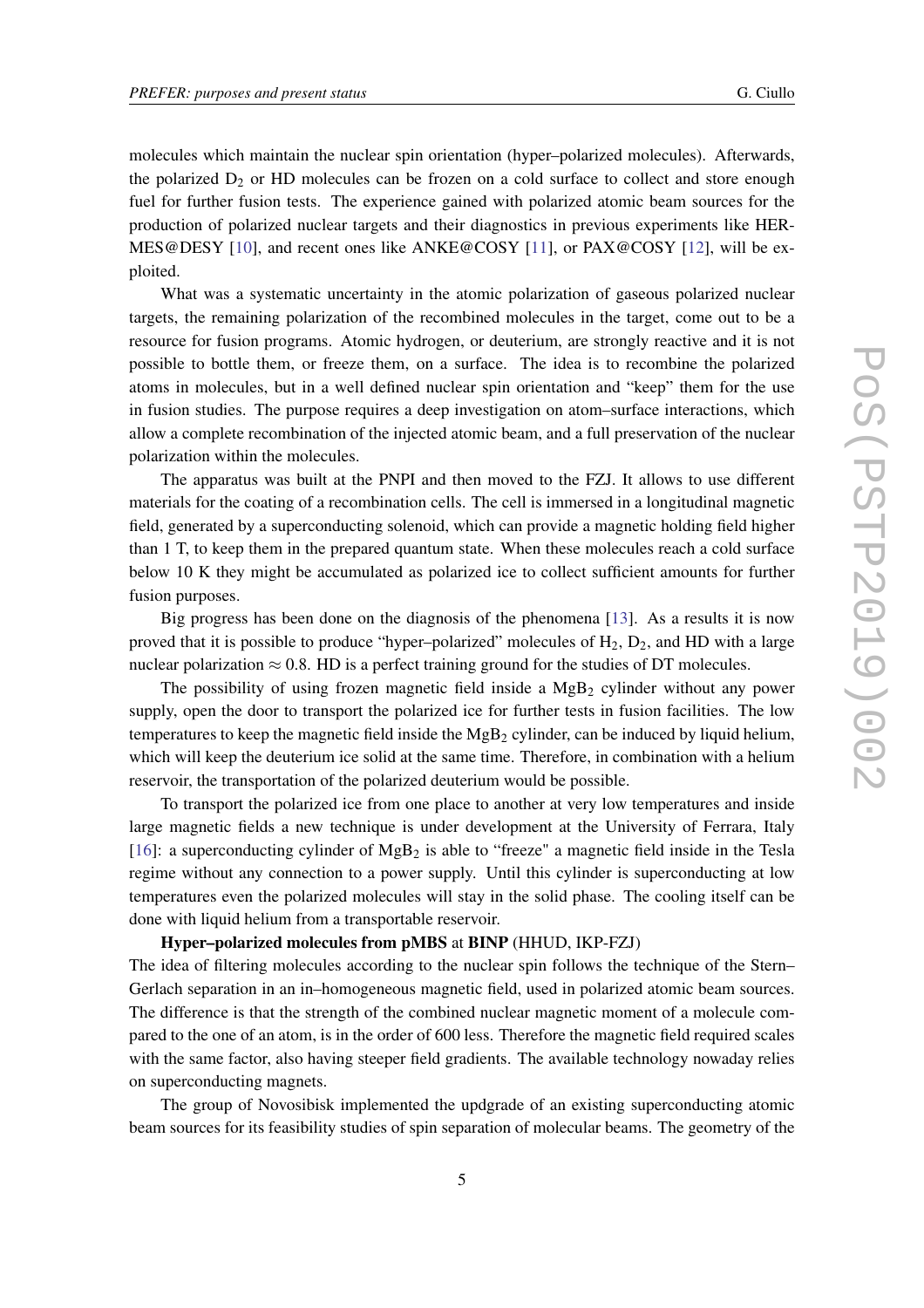system is pushed in order to exploit the maximum gradient of field, therefore the source consist of a nozzle in an annular configuration, which allows to injected the molecular beam in proximity of the magnetic system, consisting of sextupole superconducting magnets of a cylindrical geometry. The molecules are separated according to their nuclear spin projections. The components focused fill a standard compression volume [15, 14], a standard way used for the intensity measurements. Cooling down the annular nozzle to 6.5 K the results confirm the MonteCarlo simulation of an expected flow in the order of 3  $10^{12}$  molecules s<sup>-1</sup> in the case of H<sub>2</sub> hyper–polarized molecules.

The measured maximum intensity of the polarized  $D_2$  jet was 5 10<sup>-11</sup> molecules s<sup>-1</sup>. The smallness of this value compared to the intensity for H<sub>2</sub> (3 10<sup>12</sup> molecules s<sup>-1</sup>) is due to the lower nuclear magnetic moment of  $D_2$  in comparison with that of the  $H_2$  molecules. The test on the existing adapted source is promising and allows to perform tests in order to refine the parameter in order to design a polarized molecular beam source. The length of the deflecting field is almost arbitrary and should be optimized to get a proper separation of molecules. The use of capillaries instead of the annular nozzle can be optimized for higher intensity and a more directional beam from the nozzle. Polarized molecules could be condensed by cryo–surface, technology under development for the recombined molecules at the IKP-FZJ. It is expected that such a source could provide an intensity of polarized molecules compared with the intensity of the best atomic beam sources  $10^{17}$ molecules  $s^{-1}$ . Molecules with the projection of magnetic moment along the beam axis having the value  $m<sub>I</sub> = -1$  are focused towards the beam axis, and they could be eventually directed by turbomolecular pump towards the freezing surface.

Till now the study were performed on the beam intensity, but also for this apparatus it is in plan the implementation of a Lamb–shift polarimeter [9] in order to verify the polarization of the focused molecules.

Laser induced plasma: production, acceleration and fusion FZJ/HHUD (IESL–FORTH) Laser technology can be exploited for polarized ion acceleration, polarization survival and fusion test. It is a very promising tool which matches properly in the effort of the production of polarized  $D<sub>2</sub>$  molecules, meanwhile the involved groups are tuning the tools, theories and devices for the production, preparation and manipulation of them. The possibility of producing polarized intense ions has on itself immediate use in accelerator physics with polarized beams.

Nowaday it is possible to have polarized  ${}^{3}$ He gas transportable and easily manageable, the challenge to test the survival of the polarization in picosecond shots of high power lasers on solid polarized targets of gaseous high intense polarized beams, and get as a result polarized ion accelerated at energies in the order of tens of MeV.

Recently, at the PHELIX ( Petawatt High-Energy Laser for Heavy Ion EXperiments) at GSI in Germany, laser–induced acceleration out from He supersonic jet beams, bombarded by very high power laser, has been demonstrated. The analysis of the ion–emission angle and the ion–energy spectra for all ion species could be extracted. The gas target with a density of about  $10^{19}$  cm<sup>-3</sup> was operated for <sup>3</sup>He and <sup>4</sup>He in preliminary studies with unpolarized supersonic atomic beams [17]. Tests on polarized <sup>3</sup>He are scheduled for November 2020, which will provide us direct tests of the survival of the polarization in laser beam ionization and acceleration.

The laser induced plasma technique is also under R&D for the production of polarized protons from HCl in conjunction with the topics of Quantum beat excitation of spin in binary molecules and the post UV laser ionization, with a density of about  $10^{19}$  cm<sup>-3</sup> [18] for experiments at Shanghai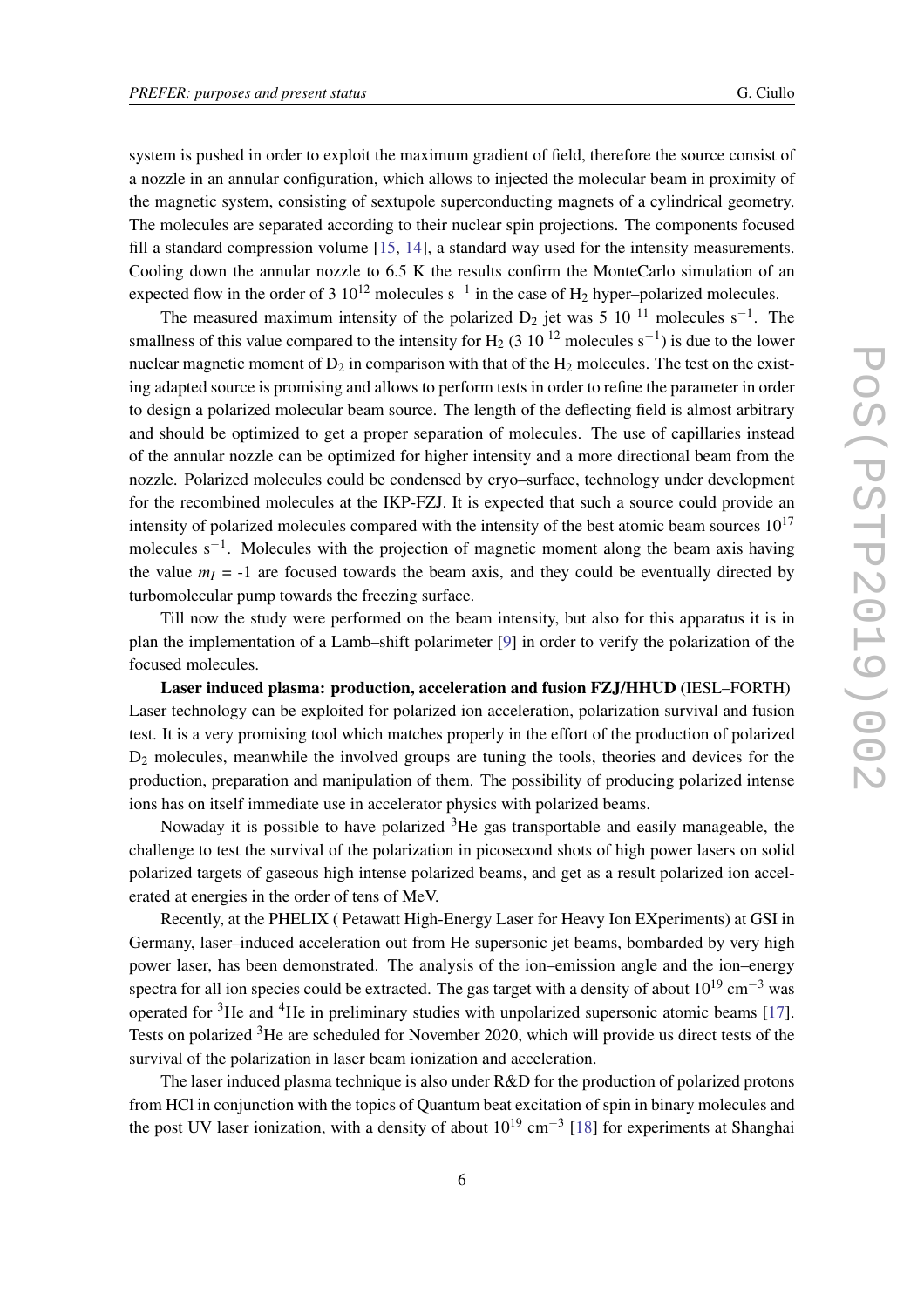Institute of Optics and fine Mechanics (SIOM).

The works performed on laser–induced plasma acceleration will take also advantages of the experience on the polarization diagnosis of the IKP–FZJ group, which developed the Lamb–shift polarimeter, which will be used for the diagnosis of the accelerated polarized beam from the HCl [18].

Laser Quantum beat excitation and post UV –dissociation IESL-FORTH (FZJ/HHUD). The photo–dissociation of hydrogen halides (HCl, HBr) and deuterium iodide (DI), with circularly polarized UV laser pulses, has been shown to produce ultrahigh density spin–polarized H and D atoms, and opens the way for the production of very intense polarized proton and deuteron beams[19]. The expected density has been shown to be at least in the order of  $10^{19}$  cm<sup>-3</sup>, which is then very promising for the fusion research, or for the polarized ion in accelerator physics, which involves also the group of HHUD and FZJ.

Studies on the measurements of the polarization of the photo–fragments can be performed by the Lamb-shift polarimeter[9], a tool already used, or in plan to be used, in the different activities of the PREFER collaboration. A new method was also implemented at IESL–FORTH, by exploiting the voltage induced by transient spin polarization in a pick-up coil, which can be operated at the high intensity of the polarized photo–fragments. The expected polarization for proton produced by photo–fragmentation of HCl and HBr follows the theoretical models of molecular photo–dissociation, within a still high uncertainties of the new method of polarization measurement, but for D the measured value are opposite of what the theoretical models available predict, revealing errors in the theoretical models [20]. The cooperation between the groups mentioned, and the tools and knowledge in their hand, will yield fruitful results in the exploitation of this new ultrahigh–density regime of spin–polarized H and D atoms.

#### 4. Acknowledgments

The work is partially supported by the Deusche Forschungsgemeinschaft (grant no, BU  $2227/1 - 1$ ), The Russian Foundation (grant no. RSF 16-42-01009) an the "Progetto Strategico" INFN-Energia.

#### References

- [1] R. M. Kulsrud *et al*., *Fusion Reactor Plasma with Polarized Nuclei*, Phys. Rev. Lett. 49 (1982) 1248.
- [2] H. Paetz gen. Schieck, *"Polarized Fusion": New Aspects of an Old Project*, Few-Body Syst. 54 (2013) 2159.
- [3] H. Paetz gen. Schieck, *Spin Physics and Polarized Fusion: Where We Stand* in *Nuclear Fusion with Polarized Fuel*, Series: Springer Proceedings in Physics 187 (2016) 15.
- [4] Ch. Leemann *et al., Investigation of the*  ${}^{3}\overrightarrow{He}(\overrightarrow{d}, p)^{4}$ *He Reaction with Polarized Beam and Target at 430 keV*, Ann. Phys. 66 (1971) 810.
- [5] G.G. Ohlsen, *Polarization transfer and spin correlation experiments in nuclear physics*, Rep. Progr. Phys. 35 (1972) 717.
- [6] R. Engels *et al*., *Advantages of Nuclear Fusion with Polarized Fuel*, in proceeding of the *23*rd *International Spin Physics Symposium – Spin 2018*, PoS 346 PoS (SPIN2018)176 2018.